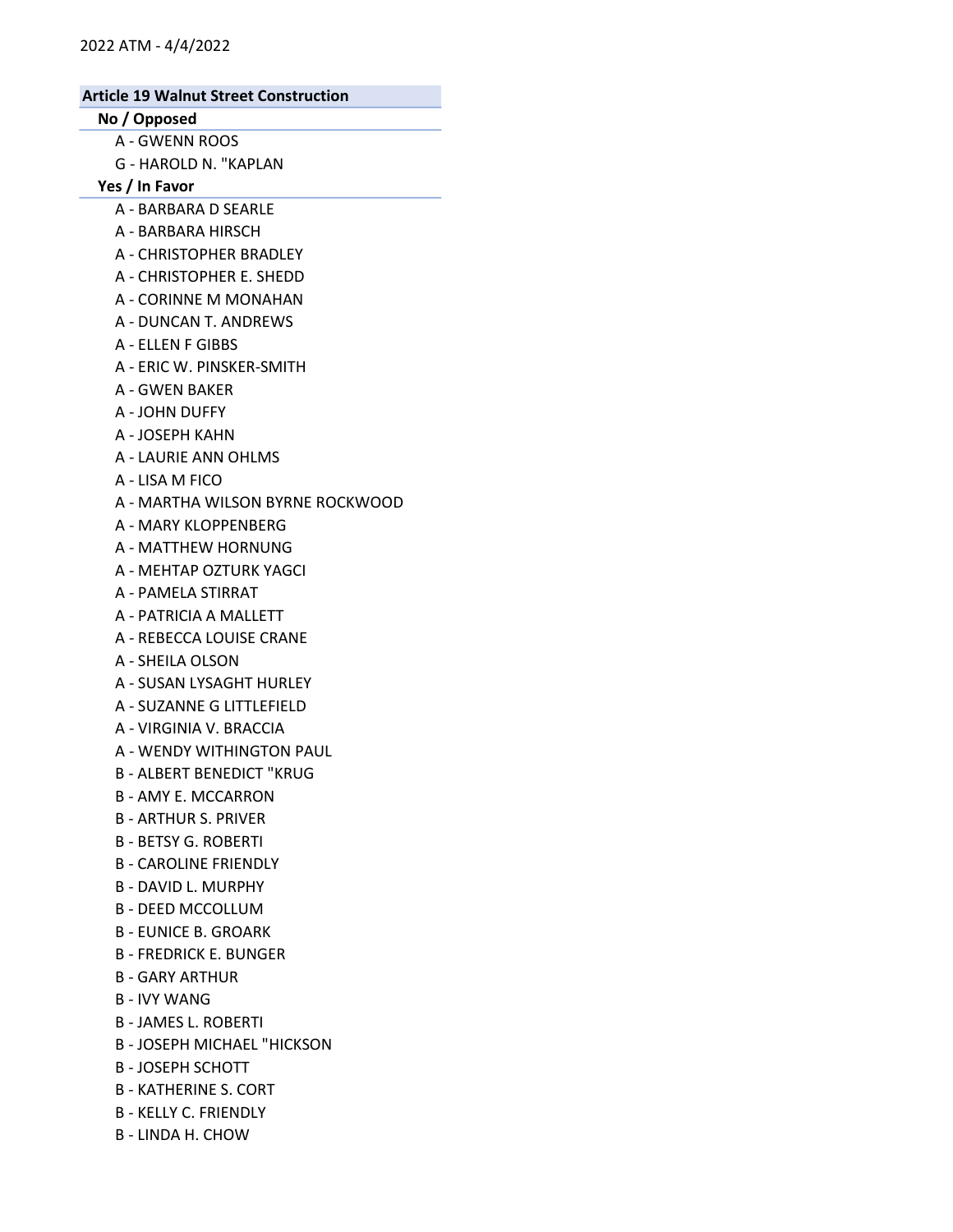- B MARY EATON CROWN
- B MELISSA A. MARTIN
- B MIDDLETON ANSLEY "MARTIN
- B NORA TRACY PHILLIPS
- B PAUL THOMAS DELANEY
- B PETRO LISOWSKY
- B ROBERTA MORGENSTERN
- B S. PETER W. JONES
- B SCOTT K. BENDER
- B SKYE JACOBS
- C AMY SB GOTTSCHALK
- C ANDREA N. WARD
- C ANN M. HOWLEY
- C ANN WELKE RAPPAPORT
- C BEATRICE BEZMALINOVIC DHEBAR
- C CHRISTINE S. MIZZI
- C ELIZABETH LASHWAY
- C HOLLY M. GRACE
- C HYUN SOOK RYU SONG
- C KATE MCGEOUGH
- C KATHY Y. EGAN
- C KELLY MCCOULF NORRIS
- C LEANNE J. LEIBMAN
- C LINDA OLIVER GRAPE
- C LOIS SULLIVAN
- C LUCIENNE V. RONCO
- C LUCY ROONEY KAPPLES
- C MARCIA TESTA SIMONSON
- C MARTIN JAY "MCHALE
- C MORRIS RUSTY KELLOGG
- C PAMELA POSEY
- C ROYALL H. SWITZLER
- C SARA H. RAVERET
- C SARAH H. PEDERSEN
- C SHARON L. GRAY
- C STEVEN D. FESSLER
- C SUSAN K. MAGGIONI
- C THOMAS H. ULFELDER
- C WENDY HARRIS GARBER
- D ANN-MARA S. LANZA
- D CAROL ALMEDA-MORROW
- D CHRISTINE A. KEHOE
- D CRAIG EDWARD MACK
- D DEREK B. REDGATE
- D DIANE E. HALL
- D ELIZABETH H. SHLALA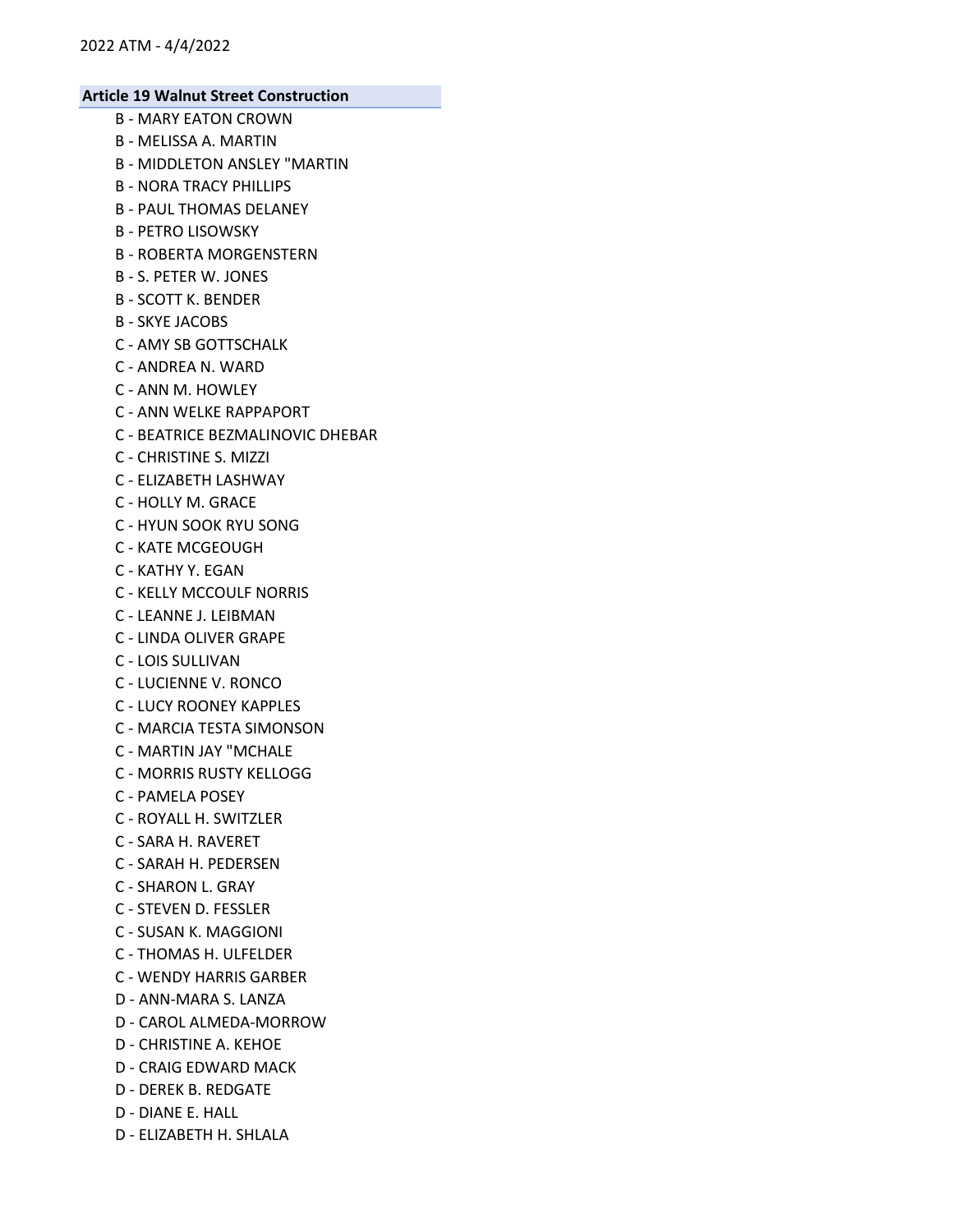- D ELIZABETH SULLIVAN WOODS
- D ELLIOT GODFREY SWAN
- D GAIL FRANCES SULLIVAN
- D IAN COHEN
- D ILLANA S. NISSENBAUM
- D JOHN D. LANZA
- D JOHN SCHULER
- D LAURA ROBERT-FRAGASSO
- D LAURA SCHOTSKY OLTON
- D LINA EVE VITA MUSAYEV
- D LORI A. FERRANTE
- D MARGIE PALLADINO
- D MARK B. BENJAMIN
- D MARY BETH GRIMM
- D MASON R. SMITH
- D MAURA MURPHY
- D PATTI QUIGLEY
- D RICHARD D. "HILL
- D SANDRA SABA JOSEPH
- D STEPHEN G. MURPHY
- D W. ARTHUR "GARRITY
- E DENNIS DISCHINO
- E JACQUI VAN LOOY
- E JARED W. PARKER
- E JESSICA BETH GRAHAM
- E JOAN GAUGHAN
- E KATHERINE K. MACDONALD
- E KATHERINE L. "BABSON
- E KEVIN J. MACDONALD
- E LAURENCE D. SHIND
- E LISE M. OLNEY
- E MARLA L. ROBINSON
- E MARY GARD
- E NANCY L. GOODEN WESTENBERG
- E NEAL R. GOINS
- E ODESSA MB SANCHEZ
- E PAUL A. CRAMER
- E RAINA C. MCMANUS
- E RANI ELWY
- E REGINA C. LAROCQUE
- E RUSSELL THOMAS GENTRY
- E SUSAN E. RYAN
- E SYLVIA T. HAHN-GRIFFITHS
- E THOMAS J. MACDONALD
- E TIMOTHY W. FULHAM
- E WENDY A. HAERING-ENGELS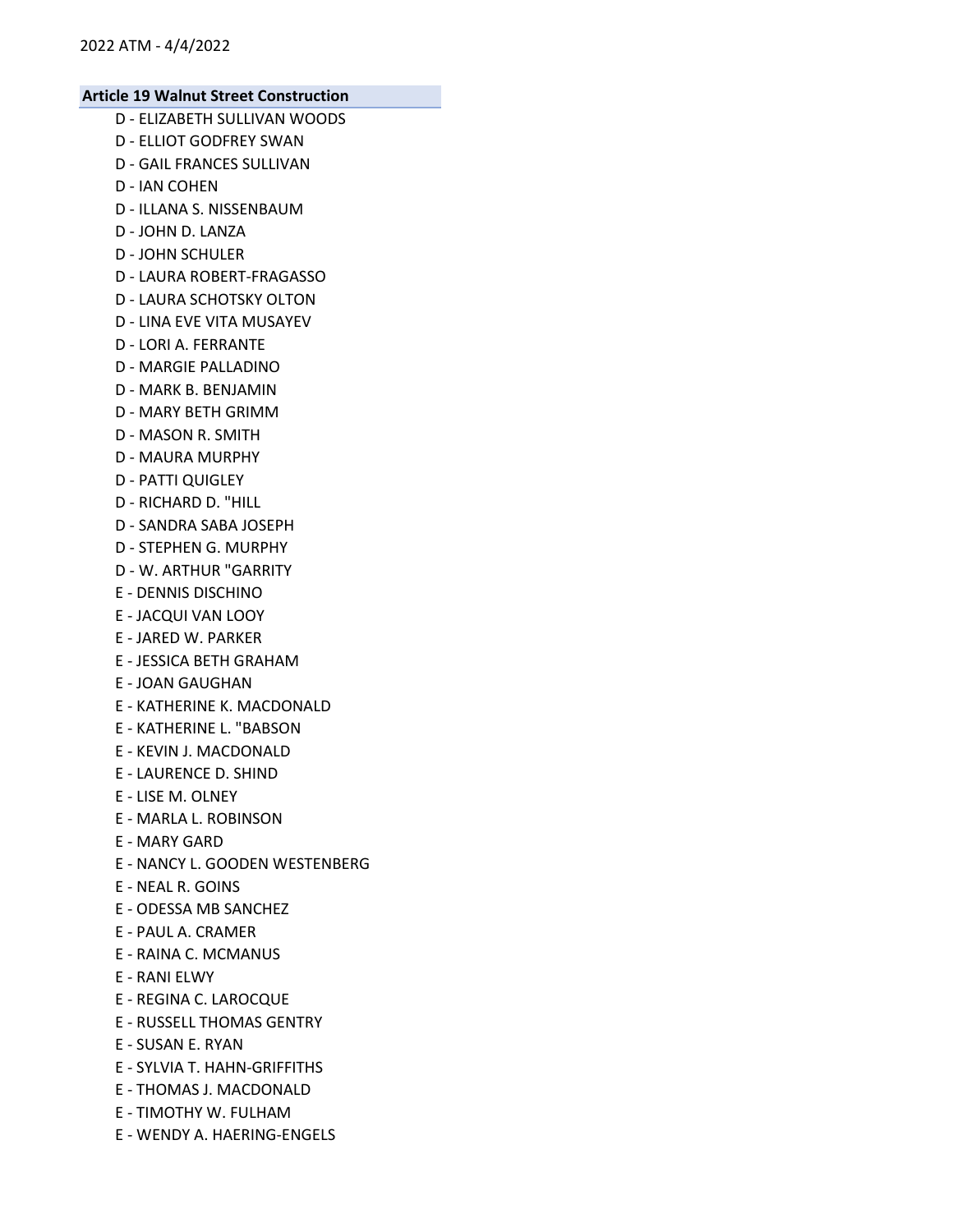- E WENDY S. BECK VON PECCOZ
- F ANNE P. COHEN
- F C. MADISON "RILEY
- F CHRISTINE SWENSON LAWRENCE
- F CYNTHIA C. EDWARDS
- F DAVID LIVINGSTON
- F DAVID RYAN DAWS
- F ELAINE M. PUTNAM
- F ELIZABETH LANGE
- F ELIZABETH MAY
- F ERIC M. CARLSON
- F FREDERIC W. RIPLEY
- F HOPE CROSIER
- F JAY PROSNITZ
- F JULIE RISING BRYAN
- F LISA COLLINS
- F MICHAEL ANDREW LICATA
- F MICHAEL J. MASTRIANNI
- F MICHELE DRAGON LIVINGSTON
- F NICHOLE ANN BERNIER
- F NIKI BRINKMAN-OFENLOCH
- F SALVATORE "DEFAZIO
- F SARA A. JENNINGS
- F SHAWN BAKER
- F SHELLY WARD
- F STEVEN J. SIMONS
- F SUSAN KAGAN LANGE
- F VICTORIA J. OSTLER
- F VIRGINIA LEE FERKO
- G ALICE HANLON PEISCH
- G ALLAN L. PORT
- G ANDREW A. WILSON
- G CRAIG L. COHEN
- G DIANE CAMPBELL
- G DOUGLAS W. SMITH
- G EDWARD D. FOLLAND
- G FREDERICK W. SCHALLER
- G JANET Z. GIELE
- G JE'LESIA JONES
- G JOAN HACKETT CODY
- G JUDSON L. JAFFE
- G KATHLEEN F. TRUMBULL
- G LORRI WOODACRE
- G MARJORIE R. FREIMAN
- G MICHAEL R. TOBIN
- G PARKER MORSE